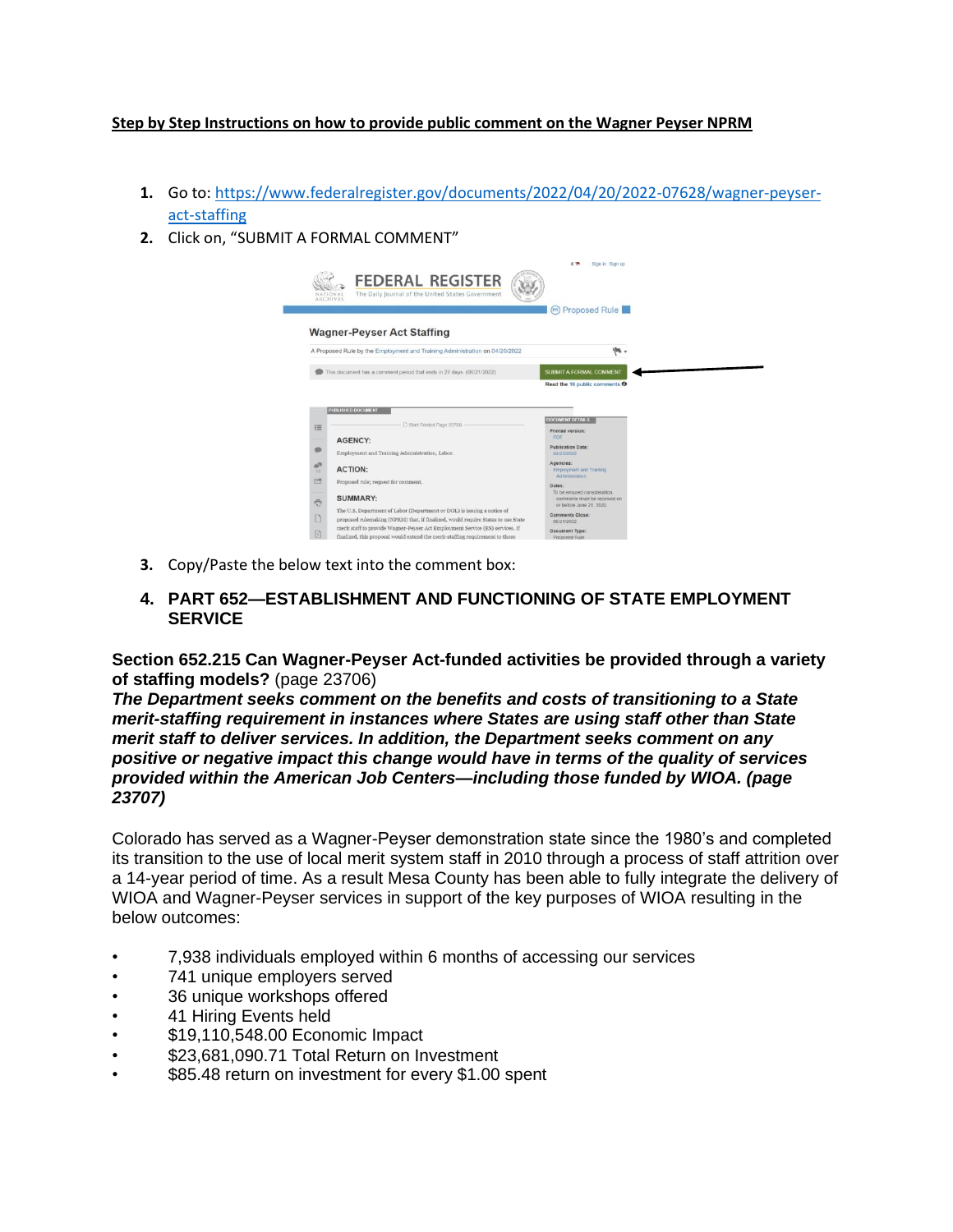One of the main reasons cited by USDOL in the NPRM for this potential change is for better training, access, and implementation of the unemployment system by Wagner Peyser staff; that way we can better serve unemployment customers in the event of another pandemic or natural disaster. Through the height of the pandemic in Mesa County (2/1/2020 – 6/30/2021) our Workforce Center received 25,642 unemployment related phone calls and made 20,995 outbound calls. Our workforce center stood up a virtual call center in an effort to provide support to the unemployment customers. This is a great example of a locally controlled Wagner Peyser program adapting to the huge demand in unemployment volume, while being locally controlled. We will continue to collaborate with the Division of Unemployment to provide exceptional customer service as a Demonstration State.

If Colorado were to lose our Demonstration status, Mesa County will be forced to lay off roughly 16 staff members or 62% of our CDLE Program staff. This move would result in a \$1,000,882 loss for Mesa County and create a huge disruption in services. We cannot afford this, nor can our customers afford to withstand this type of disruption in our system as we come out of the pandemic.

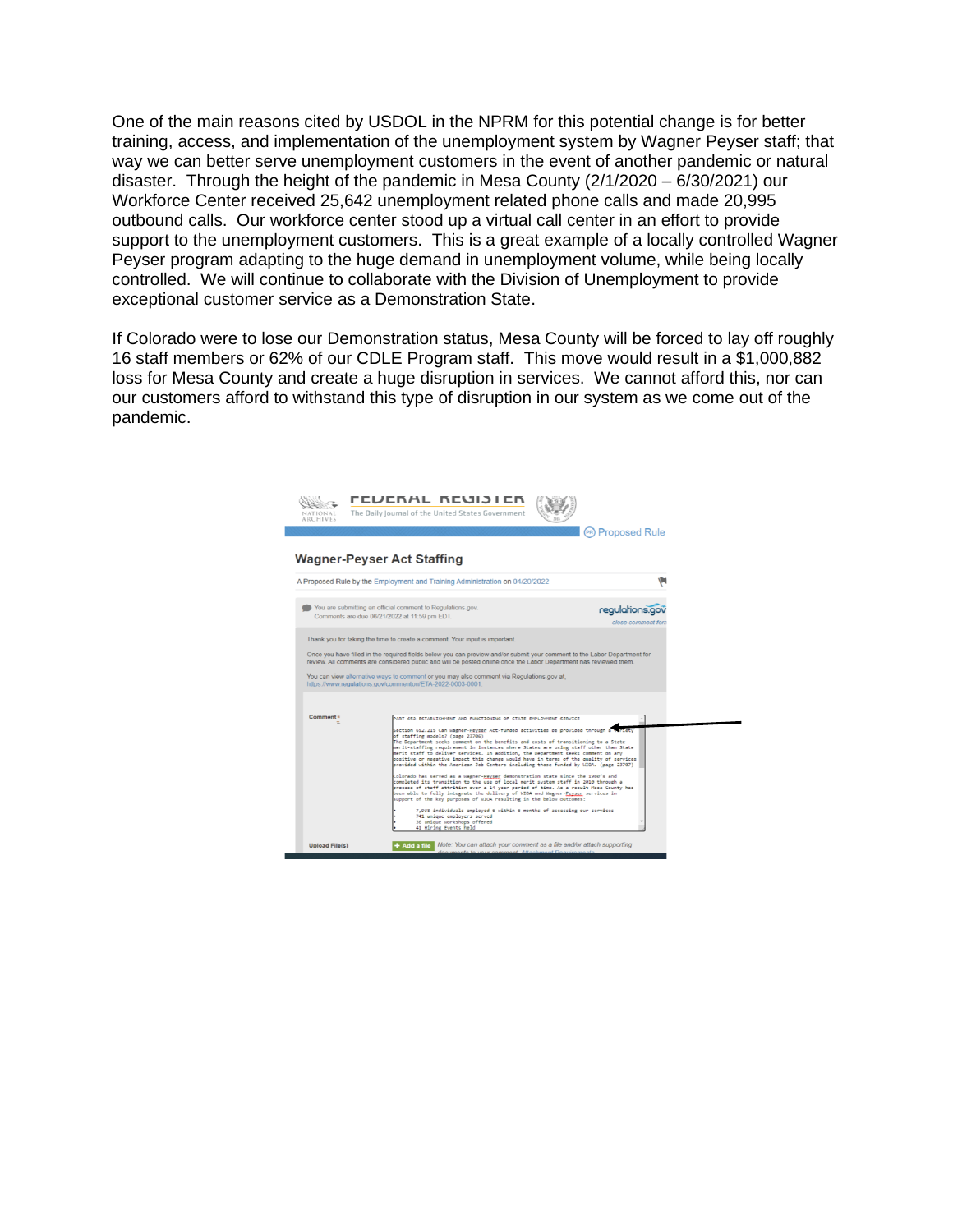**5.** Click, "Add a file." Attach the Workforce Development Board signed letter that was sent out by Curtis

| Once you have filled in the required fields below you can preview and/or submit your comment to the Labor Department for<br>review. All comments are considered public and will be posted online once the Labor Department has reviewed them. |                                                                                                                                                       |  |  |  |  |
|-----------------------------------------------------------------------------------------------------------------------------------------------------------------------------------------------------------------------------------------------|-------------------------------------------------------------------------------------------------------------------------------------------------------|--|--|--|--|
|                                                                                                                                                                                                                                               | You can view alternative ways to comment or you may also comment via Regulations.gov at,<br>https://www.regulations.gov/commenton/ETA-2022-0003-0001. |  |  |  |  |
| Comment*                                                                                                                                                                                                                                      |                                                                                                                                                       |  |  |  |  |
|                                                                                                                                                                                                                                               |                                                                                                                                                       |  |  |  |  |
|                                                                                                                                                                                                                                               |                                                                                                                                                       |  |  |  |  |
|                                                                                                                                                                                                                                               |                                                                                                                                                       |  |  |  |  |
|                                                                                                                                                                                                                                               |                                                                                                                                                       |  |  |  |  |
|                                                                                                                                                                                                                                               |                                                                                                                                                       |  |  |  |  |
|                                                                                                                                                                                                                                               | $+$ Add a file<br>Note: You can attach your comment as a file and/or attach supporting<br>documents to your comment. Attachment Requirements.         |  |  |  |  |
| <b>Upload File(s)</b><br>Email                                                                                                                                                                                                                | this will NOT be posted on regulations.gov                                                                                                            |  |  |  |  |

**6.** Add in your email, click on individual and complete the below information

| Email                         | this will NOT be posted on regulations.gov                                                                                                                                                                                                                                                                                                                    |             |
|-------------------------------|---------------------------------------------------------------------------------------------------------------------------------------------------------------------------------------------------------------------------------------------------------------------------------------------------------------------------------------------------------------|-------------|
|                               | □ Opt to receive email confirmation of submission and tracking<br>number?                                                                                                                                                                                                                                                                                     |             |
| Tell us about yourself! I am* |                                                                                                                                                                                                                                                                                                                                                               |             |
|                               |                                                                                                                                                                                                                                                                                                                                                               |             |
| An Individual                 | O An Organization                                                                                                                                                                                                                                                                                                                                             | O Anonymous |
| First Name*                   |                                                                                                                                                                                                                                                                                                                                                               |             |
| Last Name*<br>$\mathbf{H}$    |                                                                                                                                                                                                                                                                                                                                                               |             |
| City                          |                                                                                                                                                                                                                                                                                                                                                               |             |
| <b>State</b>                  | $\overline{ }$                                                                                                                                                                                                                                                                                                                                                |             |
| Zip                           |                                                                                                                                                                                                                                                                                                                                                               |             |
| Country                       |                                                                                                                                                                                                                                                                                                                                                               |             |
| Phone                         |                                                                                                                                                                                                                                                                                                                                                               |             |
|                               | You are filing a document into an official docket. Any personal<br>information included in your comment text and/or uploaded<br>the control of the control of the control of the control of the control of the control of the control of the control of the control of the control of the control of the control of the control of the control of the control |             |